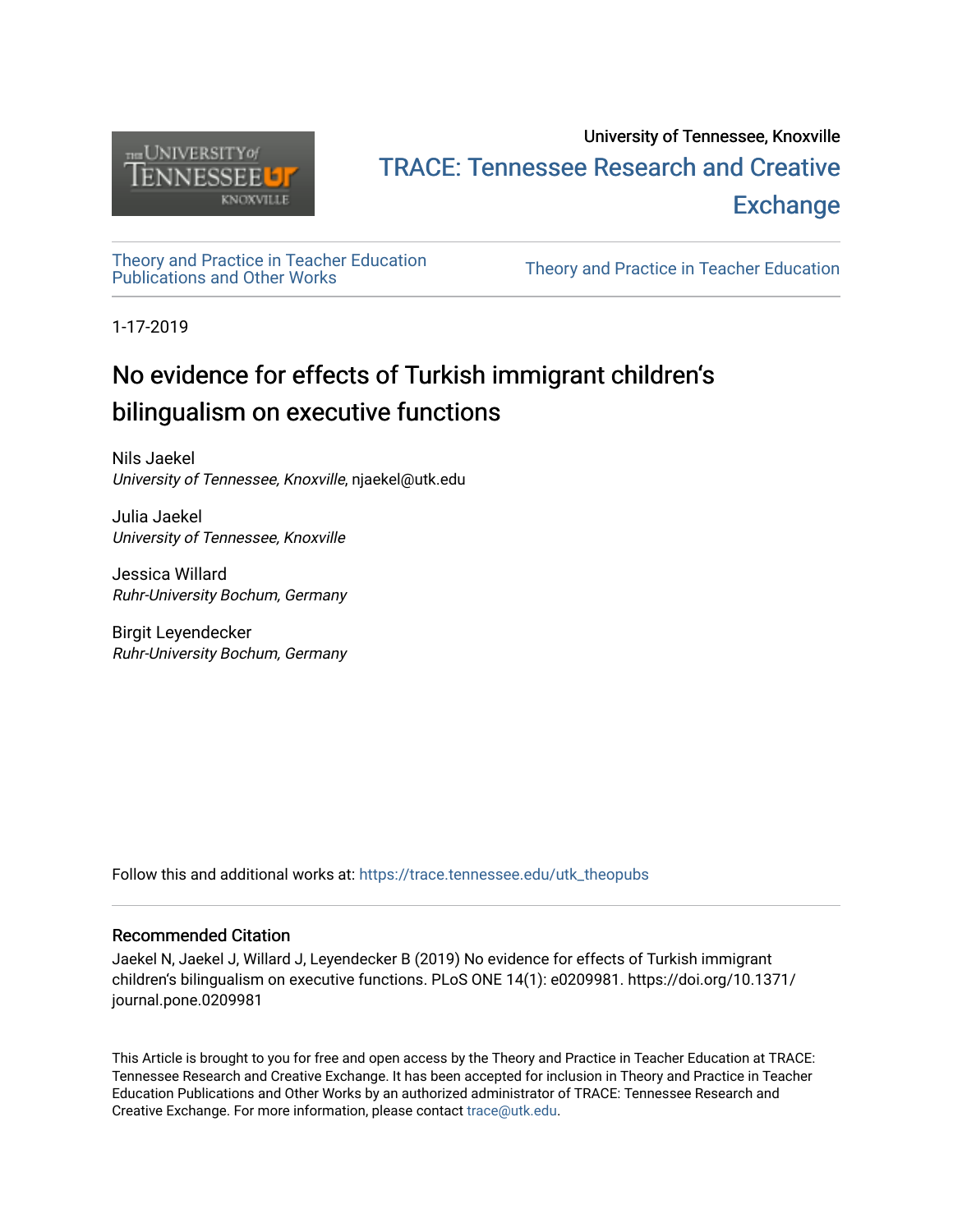

### **OPEN ACCESS**

**Citation:** Jaekel N, Jaekel J, Willard J, Leyendecker B (2019) No evidence for effects of Turkish immigrant children's bilingualism on executive functions. PLoS ONE 14(1): e0209981. [https://doi.](https://doi.org/10.1371/journal.pone.0209981) [org/10.1371/journal.pone.0209981](https://doi.org/10.1371/journal.pone.0209981)

**Editor:** Koji Miwa, Nagoya University, JAPAN

**Received:** May 14, 2018

**Accepted:** December 16, 2018

**Published:** January 17, 2019

**Copyright:** © 2019 Jaekel et al. This is an open access article distributed under the terms of the Creative Commons [Attribution](http://creativecommons.org/licenses/by/4.0/) License, which permits unrestricted use, distribution, and reproduction in any medium, provided the original author and source are credited.

**Data Availability Statement:** The data is available online on the GESIS - Leibniz-Institut für Sozialwissenschaften website at [https://dbk.gesis.](https://dbk.gesis.org/dbksearch/sdesc2.asp?no=5958) [org/dbksearch/sdesc2.asp?no=5958,](https://dbk.gesis.org/dbksearch/sdesc2.asp?no=5958) doi[:10.4232/](https://doi.org/10.4232/1.12705) [1.12705](https://doi.org/10.4232/1.12705).

**Funding:** The data was collected in the Social Integration of Migrant Children: Uncovering Family and School Factors Promoting Resilience (SIMCUR) project which was funded by the New Opportunities for Research Funding Agency Cooperation in Europe (NORFACE) [\(http://www.](http://www.norface-migration.org/currentprojectdetail.php?proj=9) [norface-migration.org/currentprojectdetail.php?](http://www.norface-migration.org/currentprojectdetail.php?proj=9) [proj=9](http://www.norface-migration.org/currentprojectdetail.php?proj=9)). Funding for open access to this research

<span id="page-1-0"></span>RESEARCH ARTICLE

## No evidence for effects of Turkish immigrant children's bilingualism on executive functions

#### $\mathbf{N}$ ils Jaekel $\mathbf{O}^{1\,\ast}$ , Julia Jaekel $^{2}$ , Jessica Willard $\mathbf{O}^{3}$ , Birgit Leyendecker $^{3}$

**1** Theory and Practice in Teacher Education, University of Tennessee Knoxville, Tennessee, United States of America, **2** Department of Child and Family Studies, University of Tennessee Knoxville, Tennessee, United States of America, **3** Department of Developmental Psychology, Ruhr-University Bochum, Germany

\* njaekel@utk.edu

### Abstract

Recent research has increasingly questioned the bilingual advantage for executive functions (EF). We used structural equation modeling in a large sample of Turkish immigrant and German monolingual children ( $N = 337$ ; aged  $5-15$  years) to test associations between bilingualism and EF. Our data showed no significant group differences between Turkish immigrant and German children's EF skills while taking into account maternal education, child gender, age, and working memory (i.e., digit span backwards). Moreover, neither Turkish immigrant children's proficiency in either language nor their home language environment predicted EF. Our findings offer important new evidence in light of the ongoing debate about the existence of a bilingual advantage for EF.

#### **Introduction**

The ability to speak two or more languages fluently offers its speakers manifold advantages such as communicative and intercultural benefits. For over a decade, research has claimed cognitive advantages for bilingual over monolingual speakers, specifically the reported benefit including higher levels of executive control in non-linguistic tasks [[1,](#page-11-0) [2\]](#page-11-0).

In the early 20th century, bilingualism was first understood as a detrimental circumstance to intellect and cognitive capacity of its speakers in the early  $20<sup>th</sup>$  century [\[3\]](#page-11-0). The research of Peal and Lambert [[4](#page-11-0)] was a turning point providing evidence in favor of a bilingual advantage. However, it was Bialystok et al.'s [\[1\]](#page-11-0) article that sparked a surge of research focused on determining the extent and conditions of a potential bilingual advantage for executive functions. More recently, however, replication studies [\[5](#page-11-0), [6](#page-11-0)], as well as original research [[7–9\]](#page-11-0) refuting the claim of bilingual advantages on executive functions have become frequent.

#### **What are executive functions?**

Executive functions (EF) are high-level cognitive abilities that require top-down control [\[10\]](#page-11-0) and allow humans to show adaptive, goal-directed behavior in complex situations [\[11\]](#page-11-0). In an ever-changing and unpredictable environment, EFs are not only vital to successful performance in real-life situations but also associated with children's potential to achieve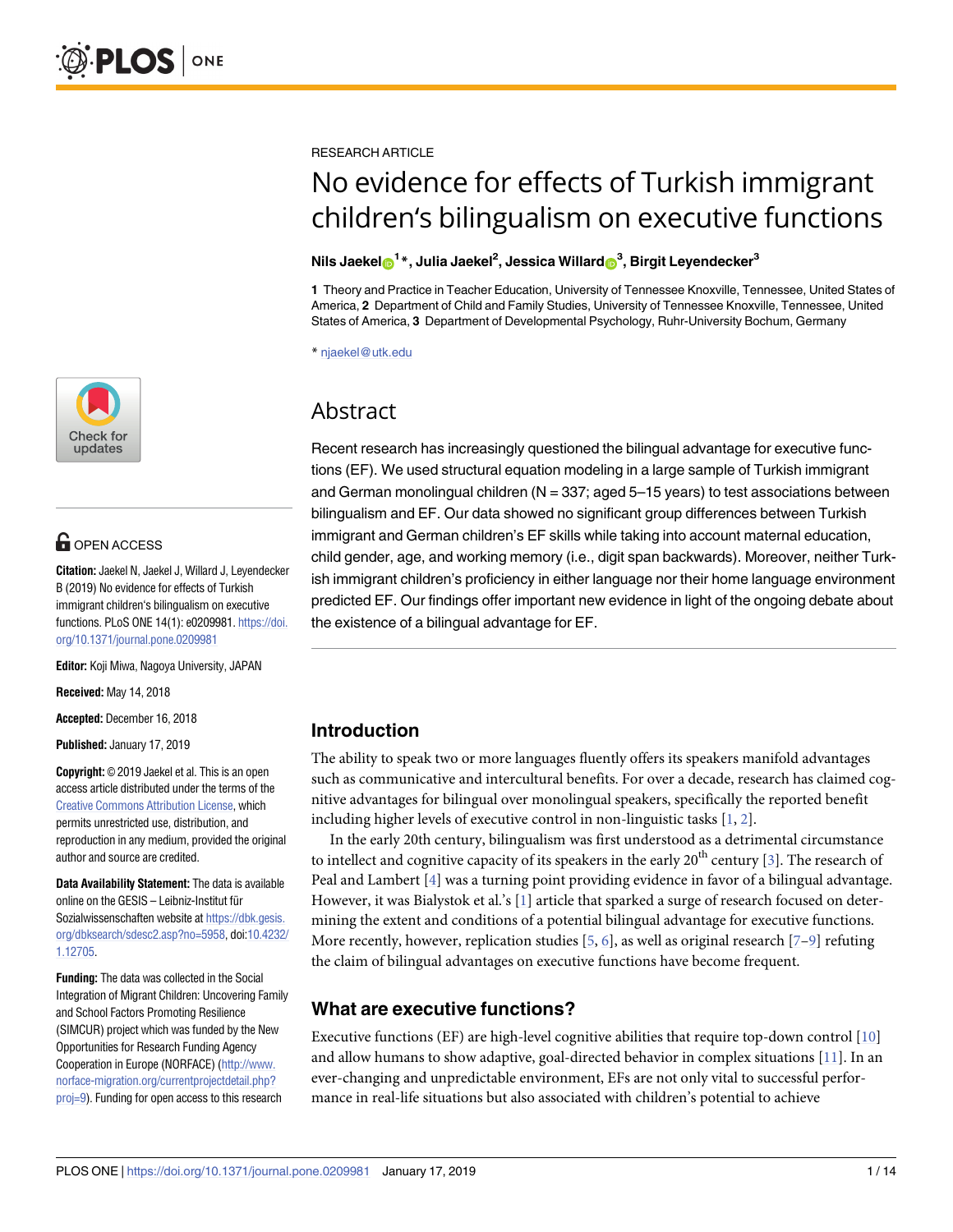<span id="page-2-0"></span>

was provided by University of Tennessee's Open Publishing Support Fund. The grant was awarded to B.L (NORFACE 292). The funders had no role in study design, data collection and analysis, decision to publish, or preparation of the manuscript.

**Competing interests:** The authors have declared that no competing interests exist.

academically [[12](#page-11-0), [13](#page-11-0)] and with psychological adjustment later in life (e.g., physical health and economic success; [\[14\]](#page-11-0)). Executive functions are located in the prefrontal cortex [[15](#page-11-0)] which is subject to prolonged postnatal development and thus highly susceptible to environmental influences during the first years of life. Accordingly, both genetic [[16](#page-11-0)] and environmental factors contribute to individual EF differences [[17](#page-11-0), [18](#page-11-0)]. For example, it has been found that inhibition/attentional control is both genetically and environmentally influenced [[19](#page-11-0)[–23\]](#page-12-0).

Research on the nature and interplay of different EF components, such as working memory and attentional control, has been complicated by conceptual and methodological differences across studies. One influential framework for the study of EFs has suggested three distinct but interrelated basic cognitive abilities as the core EF components: updating (also referred to as working memory), inhibition (attentional control), and shifting (cognitive flexibility) [\[24\]](#page-12-0). Working memory/updating refers to holding information in mind and manipulating it. Attentional control/inhibition refers to being able to focus one's attention and suppress responses. Cognitive flexibility/shifting refers to being able to flexibly switch one's attention and behavior back and forth between response sets and situational conditions. Because of operational difficulties to assess updating, inhibition, and shifting with separate tasks (i.e., task impurity), most EF researchers agree that a latent variable modeling approach is preferable in order to reliably measure different EF constructs and to extract the common variance that is shared among different tasks [[24](#page-12-0), [25](#page-12-0)]. Moreover, according to a recent review report [[26](#page-12-0)], researchers today generally agree that EFs include working memory, inhibitory control, and cognitive flexibility, but there are still substantial differences between the theoretical models that propose to explain how EFs are specifically associated within neural, cognitive, and behavioral functions, e.g. see [\[26–28\]](#page-12-0). Finally, researchers have proposed models for how bilingualism may affect neural circuitry of executive control networks [[29](#page-12-0), [30](#page-12-0)], but the essential question of how bilinguals' underlying neurocognitive processing may increase the efficiency of executive functions has not been resolved, in particular in relation to more general cognitive workload models [[31](#page-12-0), [32\]](#page-12-0).

#### **What is the bilingual advantage?**

Bilingual speakers develop two language systems either simultaneously or successively, and both language systems remain active when using either one of the languages [\[33,](#page-12-0) [34\]](#page-12-0). The theory behind this is that language use is monitored, and the non-relevant language is suppressed by the same general executive functions that are used to control attention and inhibition [\[33\]](#page-12-0).

Several bilingual advantage hypotheses have been developed since the surge in research in this field. Originally, the *Inhibitory Control Advantage* hypothesis proposed that bilingual speakers, through extensive and prolonged exercise, are experts in consciously inhibiting the use of one or more of their languages while using another (also referred to as *Bilingual Inhibitory Control Advantage (BICA)*; [[35](#page-12-0)]. This experience is believed to effectively train prefrontal executive control processes [[36](#page-12-0)] which would then transfer to other dimensions of inhibitory control [[37](#page-12-0)].

Potential effects of training the brain to monitor, suppress or switch language use also provide the theoretical foundation of newly emerging bilingual advantage hypotheses. The *Bilingual Executive Processing Advantage (BEPA)* hypothesis, for example, attributes overall faster response times for congruent, incongruent and neutral tasks to bilinguals' abilities to resolve conflicts more efficiently [\[35\]](#page-12-0). The S*hifting Advantage* hypothesis refers to bilingual speakers' ability to switch from one language to another with minimal switching cost, i.e., time [\[38\]](#page-12-0).

The assumption that bilingual speakers benefit from cognitive advantages over monolinguals, particularly with regard to EF, has much support in language acquisition research [[2](#page-11-0)]. In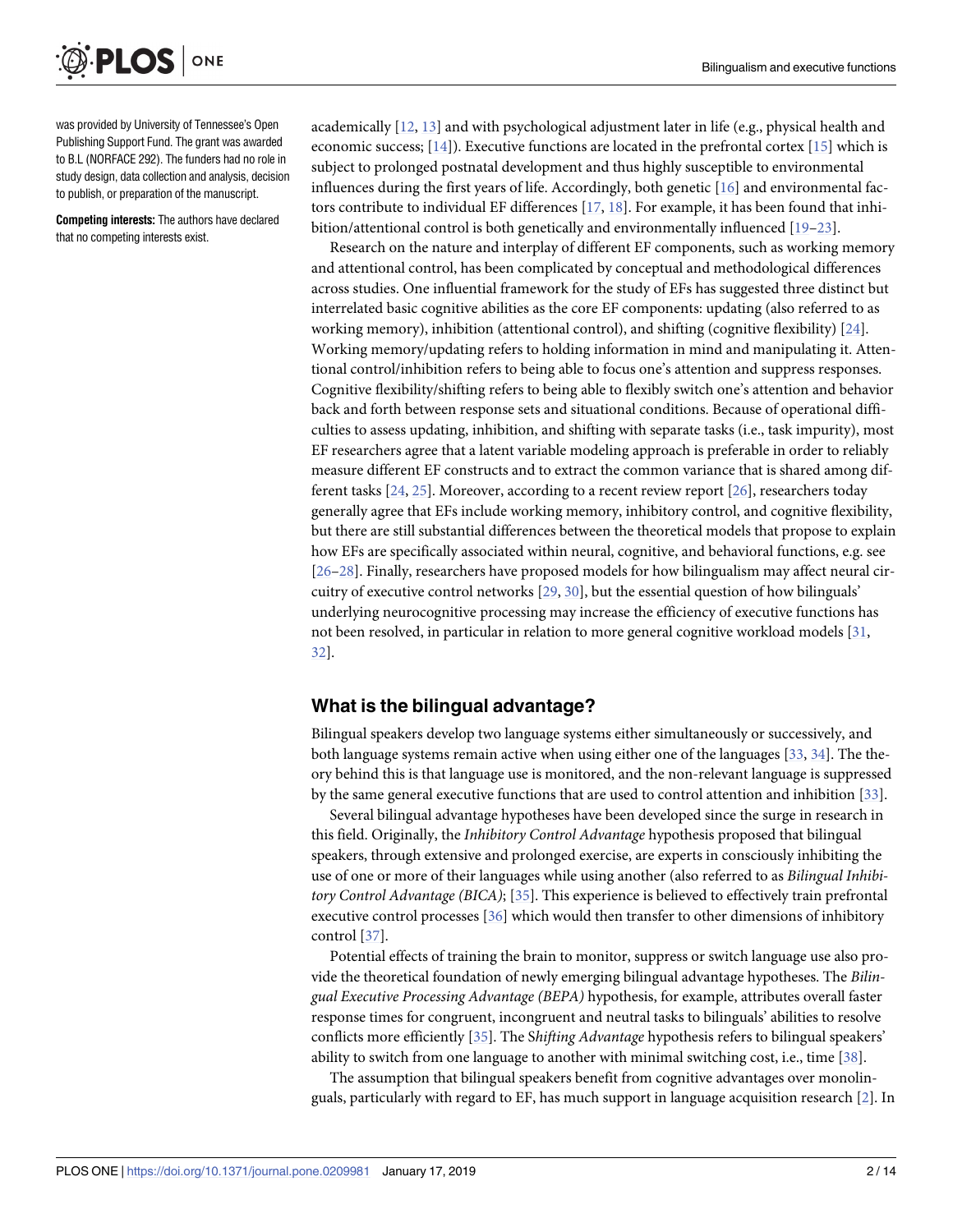<span id="page-3-0"></span>their seminal article, Bialystok et al. [\[1\]](#page-11-0) reported significant advantages of bilingual over monolingual speakers in a series of three studies. The main finding was that older bilinguals responded significantly faster on the Simon task both with congruent and incongruent stimuli than their monolingual counterparts. Research has suggested that already at a very young age bilingual children show signs of better inhibitory control [[39–43\]](#page-12-0). Executive functions are understood to benefit from an earlier onset of bilingualism [[4,](#page-11-0) [44,](#page-13-0) [45](#page-13-0)] and develop to higher levels with bilingual experience [\[46\]](#page-13-0). With regard to socio-cultural background, the bilingual advantage has been found to be beneficial for children living in poverty [[47](#page-13-0), [48](#page-13-0)], and Bialystok and her colleagues conclude that bilinguals, regardless of their culture, outperform monolingual speakers [\[47,](#page-13-0) [49\]](#page-13-0).

In recent years, criticism, particularly regarding methodological issues of studies investigating the bilingual advantage, has become more prevalent  $[5, 49, 50]$  $[5, 49, 50]$  $[5, 49, 50]$  $[5, 49, 50]$  $[5, 49, 50]$  $[5, 49, 50]$  $[5, 49, 50]$ . Shortcomings in the design and execution of research on the bilingual advantage have led to skepticism and calls for more scientific rigor including the focus on replication studies. Research on the bilingual advantage has generally been underpowered due to (very) small samples sizes [\[35](#page-12-0), [50](#page-13-0)]. This is especially important to consider as the bilingual advantage has mainly been confirmed with smaller sample sizes. The larger the sample size, the lower the chance that significant results supporting the bilingual advantage were found  $[3, 35]$  $[3, 35]$  $[3, 35]$ . This suggests that previously reported group differences may have been false positive findings.

Furthermore, studies have either neglected to match groups for individual differences or have not included these potentially confounding variables in their statistical analyses. Few studies, for example, have statistically controlled for differences due to education and socioeconomic status, immigration status or culture [\[50–53](#page-13-0)]. When studies have included individual difference variables, outcomes have often been inconsistent, e.g., for the age of onset and proficiency level [[7](#page-11-0)–[9](#page-11-0), [54](#page-13-0), [55](#page-13-0)] as well as for SES [\[45,](#page-13-0) [56\]](#page-13-0). In other instances, research outcomes supporting the bilingual advantage can plausibly be explained through differences in sampling, e.g., with regard to language proficiency or different cultural groups [[51](#page-13-0), [52](#page-13-0)]. For example, studies have reported that higher levels of language proficiency in both languages impact inhibitory control [\[48](#page-13-0), [57](#page-13-0)]. Thus it should be accounted for.

Moreover, previous conclusions that the bilingual advantage is not confounded with socioeconomic and cultural factors due to matched designs may have been premature. For instance, Engel de Abreu et al. [[47](#page-13-0)] compared Portuguese immigrant children in Luxembourg with monolingual children from Portugal. While the language background of these two groups may have been partly comparable, the same cannot be assumed for their general cultural background and socioeconomic living conditions, since Luxembourg and Portugal are characterized by vast cultural and sociodemographic differences. Thus, without a matched monolingual comparison group of children growing up in the same region we cannot conclude that potential bilingual advantages are not explained by other factors such as access to high-quality preschool education or stimulating home environments. Accordingly, one of the major concerns in the field is that replication studies have not been able to confirm the original findings  $[3, 5, 5]$  $[3, 5, 5]$  $[3, 5, 5]$  $[3, 5, 5]$ [8,](#page-11-0) [35\]](#page-12-0).

In their review of the available literature, Hilchey and Klein [\[35\]](#page-12-0) conclude "that bilingual children never significantly outperformed monolingual children on inhibitory control, i.e., there was no evidence available to support a *Bilingual Inhibitory Control Advantage* [[3,](#page-11-0) [35\]](#page-12-0). While Hilchey and Klein [\[35\]](#page-12-0) previously reported a global RT advantage or BEPA for bilingual children, they did not report one in their updated review in 2015 [[3\]](#page-11-0), similarly, a very recent meta-analysis only shows very small effect sizes for BEPA [[58](#page-13-0)].

Another highly relevant concern is the inconsistent definition and operationalization of bilingualism in the research literature. In this context, the assessment of proficiency in both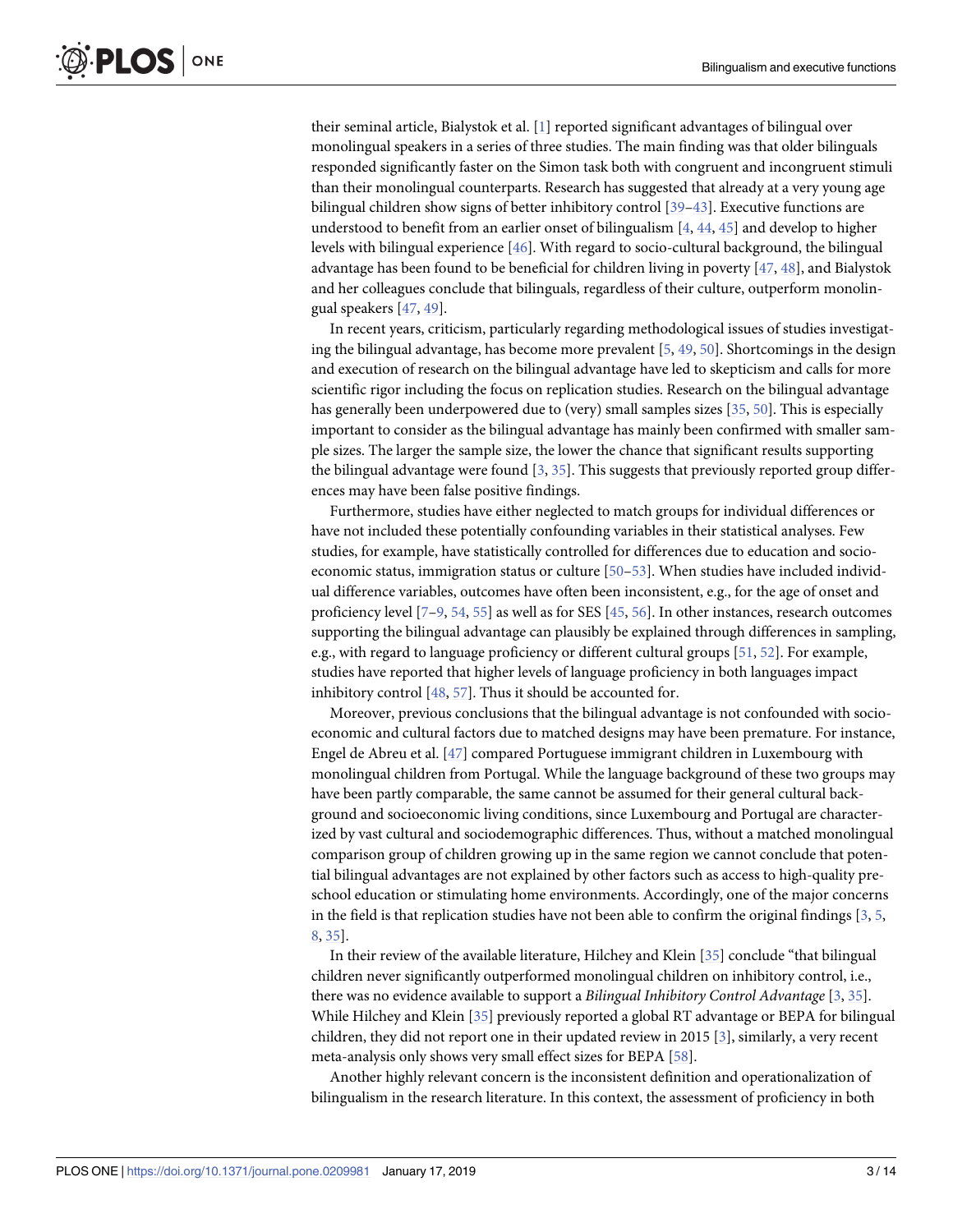<span id="page-4-0"></span>languages should be determined by standardized, objective measures rather than, for example, proficiency self-assessments or years since the onset of bilingualism [\[45,](#page-13-0) [55,](#page-13-0) [59–61](#page-13-0)]. Many studies, however, either do not report [[30](#page-12-0), [56](#page-13-0)] or lack sufficient language testing for one or more of the languages of their participants. For example, a new US study by Hartanto, Toh and Yang [[62](#page-13-0)] has recently confirmed bilingual advantages for inhibition and shifting in the large, nationally representative Early Childhood Longitudinal Study-Kindergarten (ECLS–K) sample. While these new results consistently confirm positive effects of higher socioeconomic status on various EF dimensions, reported effects of bilingualism are less uniform, depending on the predicted outcomes. What's more, the group of bilinguals in this large dataset was composed of very heterogeneous languages and cultural backgrounds that are neither reported in detail nor controlled for in analyses, thus potentially attributing beneficial effects on children's inhibition and shifting abilities to maternal reports of bilingualism without accounting for within-group variability. Nevertheless, Hartanto, Toh and Yang's [\[62\]](#page-13-0) results are noteworthy and important, and previous studies have made valid claims that the degree of bilingual language proficiency may positively affect children's performance on EF measures [\[55,](#page-13-0) [59,](#page-13-0) [61\]](#page-13-0).

Finally, a significant problem that may have distorted the overall understanding and trajectory of research in the field is significant publication bias. De Bruin et al. [\[63\]](#page-13-0) showed that outcomes supporting the bilingual advantage were more likely to be published than negative results. Out of 104 conference abstracts included in their analysis, 68% of studies reporting a bilingual advantage were subsequently published in contrast to 29% of those without supporting evidence.

We aimed to address the shortcomings of previous studies by employing sophisticated structural equation modeling (SEM) analyses in a large sample of Turkish immigrant children in Germany and a control group of monolingual German children to test associations between bilingualism and EF. Latent variables in SEM allow for control of EF task impurity. We investigated the impact of language proficiency in both languages, i.e., Turkish and German tests, as well as children's language environments on EF. The latter is particularly helpful to include as an environmental predictor as bilingualism can take various shapes in which the home language can be the immigrant language, the majority language, or a mixture of both languages. First, we tested if there were any differences between Turkish immigrant and German children's EF scores, after controlling for parental education, child gender, age, and fluid intelligence (i.e., working memory). This analysis was carried out to replicate the design and results of previous studies that grouped children into monolingual and bilingual groups without assessing their actual language abilities. Thus, in line with previous studies that reported a bilingual advantage on EF, our first hypothesis was that Turkish immigrant children would do better than their monolingual German peers. Second, we hypothesized that a gradual increase in Turkish immigrant children's bilingualism (e.g., higher scores in both languages, interaction effect of both languages) would be associated with better EF scores. This hypothesis is in line with the argument that bilingualism and the separation of languages enhance cognitive abilities, i.e., the BICA hypothesis [\[35\]](#page-12-0), thus higher levels of language proficiency should lead to better EF performance. We would like to point out that we are not considering all Turkish immigrant children in our sample as bilingual, but instead we include their specific abilities in both Turkish and German as well as their exposure to languages as markers of gradual bilingualism.

#### **Methods**

In accordance with local Faculty of Psychology Ethics Committee guidelines, ethical approval for data collection was obtained from the German Society for Psychology (DGPs), in addition,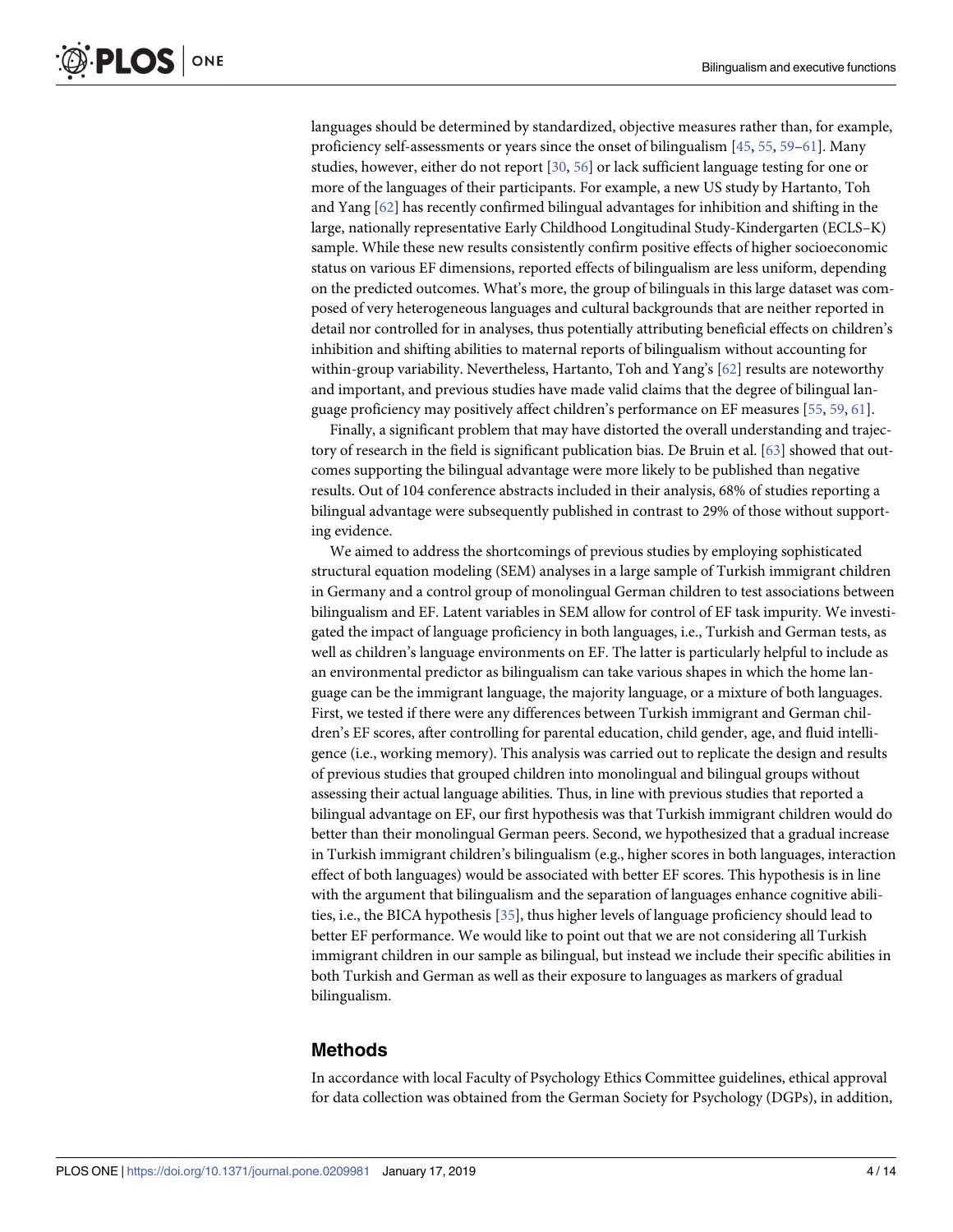<span id="page-5-0"></span>ethical approval for data analyses and publication was obtained from the University of Tennessee Institutional Review Board (UTK IRB-15-02562-XP).

#### **Participants and procedure**

The SIMCUR project (Social Integration of Migrant Children—Uncovering Family and School Factors Promoting Resilience), is a cohort-sequential study on the development of Turkish immigrant children in Germany [\[64,](#page-13-0) [65\]](#page-14-0). In addition to Turkish immigrant families, non-immigrant German families were sampled for comparison purposes. Sampling took place in the Ruhr area, an industrial region in the North-West of Germany. Participants were screened via telephone by bilingual research assistants and considered eligible if the child's mother or the mother's parents or grandparents were born in Turkey. German participants were eligible if both parents were born in Germany and spoke German as their first language. In addition, in order to prevent confounding bias, children eligible for participation were born after 32 weeks of gestational age, were not living in a foster family, and did not have a referral to a special needs school ('Sonderschule'). All parents that responded and fulfilled the inclusion criteria were included in the study. Families were allowed to choose if assessments took place in their homes or at the Ruhr-University in Bochum. During the first visit, mother interviews were conducted in German or Turkish by trained ethnically-matched native speakers, all structured interviews were available in Turkish and German. Confidentiality was explained, and parents and children signed consent forms. Families received €25 compensation. A total of *n* = 242 Turkish immigrant and *n* = 95 German children and adolescents (aged 5–15 years) participated in the current study. All immigrant children were of second or third generation (i.e., born in Germany; see Table 1). All children attended German schools where the language of instruction was German.

#### **Instruments**

**Parents' education.** Information on mothers' and fathers' vocational training and education (in Germany and Turkey) was obtained via interviews and coded according to the Inter-national Standard Classification of Education classification [\[66](#page-14-0)], ranging from primary  $(= 1)$ to tertiary  $(= 5)$  education. A new variable was created that reflected the highest ISCED code either mother or father had obtained. The ISCED codes have the advantage of providing a measure which allows comparisons between non-immigrant Germany and Turkish immigrant parents, who may have received education in Turkey as well as Germany.

|                                | Turkish immigrant sample, $n = 242$ | German sample, $n = 95$ |
|--------------------------------|-------------------------------------|-------------------------|
| Child gender ( <i>female</i> ) | 58.4%                               | 49.5%                   |
| Age of child (years; months)   | 9:7(2:11)                           | 9:3(3:1)                |
| Digit span backwards score     | 5.07(3.13)                          | 5.57(2.99)              |
| Maternal education (ISCED)     | 1.84(1.23)                          | 3.23(1.25)              |
| Paternal education (ISCED)     | 2.22(1.40)                          | 3.01(1.61)              |
| Updating (efficiency, ms)      | 423 (149)                           | 433 (186)               |
| Inhibition (efficiency, ms)    | 530 (200)                           | 567 (234)               |
| Shifting (efficiency, ms)      | 713 (232)                           | 820 (298)               |

Data is presented as *mean (SD)* for continuous variables and percentages *(%)* for categorical variables.

<https://doi.org/10.1371/journal.pone.0209981.t001>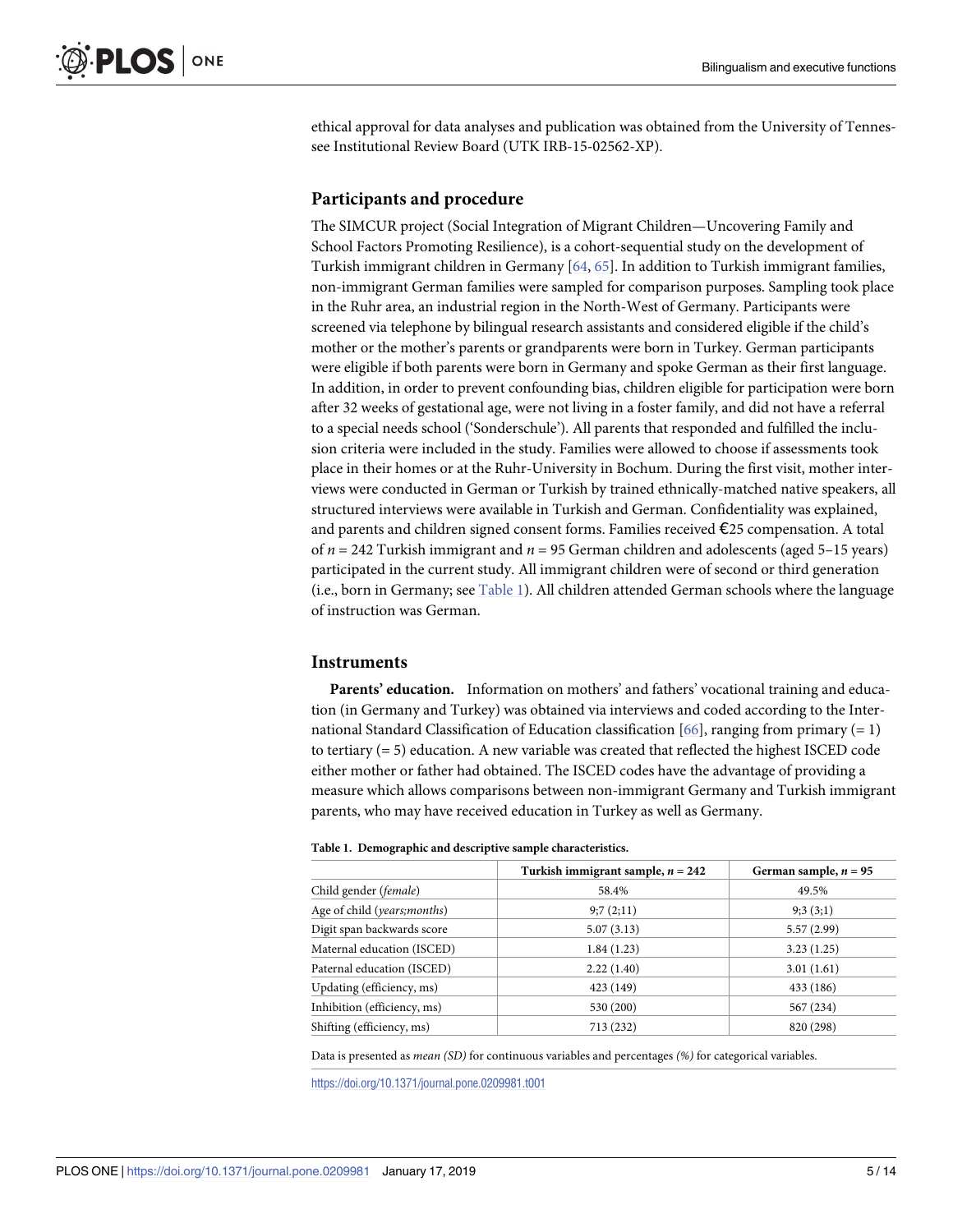<span id="page-6-0"></span>**Digit span backwards.** As a marker of fluid intelligence, children were administered the digit span backwards task that asks to repeat increasingly longer strings of numbers presented aloud by the tester in reverse order. Successfully repeated strings were summed into a continuous score.

Bilingualism: Our analytical approach was informed by a contextual understanding of gradual bilingualism including children's language proficiency (Turkish and German) and family environments (languages spoken with mother, father, and siblings), initially drawing from sociocultural models [\[67,](#page-14-0) [68\]](#page-14-0) and ecological theories of human development [\[69,](#page-14-0) [70\]](#page-14-0). We operationalized this model as part of the SEM using vocabulary tests for Turkish and German, and detailed interviews about the amount of Turkish spoken at home, an indicator of children's daily Turkish language use and exposure. Please note that all children in the sample attended German preschools and schools and thus they were exposed to German language environments on a daily basis.

**Turkish vocabulary.** Children's receptive vocabulary in Turkish was used as a proxy for their proficiency and assessed with a specifically adapted, computer-based research version modeled on the Peabody Picture Vocabulary Test– $4<sup>th</sup>$  edition (PPVT-4; [[65](#page-14-0), [71](#page-14-0)]).

**German vocabulary.** We used a German research version modeled on the English Expressive One-Word Picture Vocabulary Test (EOWPVT; [[72](#page-14-0), [73](#page-14-0)]).

In addition, we calculated an interaction term of Turkish\*German proficiency to model bilingualism.

**Family language use.** Mothers provided information on language(s) they usually spoke with their children, as well as on the language(s) spoken with fathers and siblings. Responses were given on a 5-point Likert-type scale, with 1 = o*nly Turkish* and 5 = *only German*. Items were highly correlated and combined into a Turkish Family Environment Index score (reverse coded, higher score reflects higher Turkish language use).

Executive Functions: Children's EFs were assessed with the computerized *Hearts and Flowers* task for E-Prime software and presented on laptops [\[74\]](#page-14-0), computer keyboards were labeled with colored keys to ensure easy handling and appropriate reaction times that were not additionally confounded with motor and processing speed. The assessment included three separate conditions (i.e., blocks) [\[75\]](#page-14-0), each representative of an EF component, which builds upon the previous condition and increases in difficulty and cognitive workload required. The first condition was congruent (i.e., hearts), and preceded by a training run before the actual data recording started. Children were instructed to press the computer key on the same side as the stimulus (i.e., heart) appeared on the screen. The congruent condition assessed updating abilities because children had to remember and apply a new rule. The second condition was incongruent (i.e., flowers), and also preceded by a training run. This time, children were asked to press the computer key on the opposite side from which the stimulus (i.e., flower) appeared on the screen. Thus, the incongruent condition required children to inhibit the predominant tendency to respond on the same side as the stimulus, as learned in the previous task. The third and final condition was mixed (i.e., both hearts and flowers combined), and assessed the child's ability to flexibly shift from one rule to another. Thus, children needed to hold two abstract rules in mind (heart = 'press same side,' flower = 'press opposite side'), inhibit their predominant responses for incongruent items and use cognitive flexibility to switch back and forth between congruent and incongruent response modes. Response time in milliseconds (ms) and accuracy were recorded for each item. For main analyses, responses for congruent, incongruent, and mixed EF task conditions were combined to load onto one latent EF variable using efficiency scores (i.e., each participant's median response times on correct items in each condition). Thus, the latent EF variable represents the shared variance among the three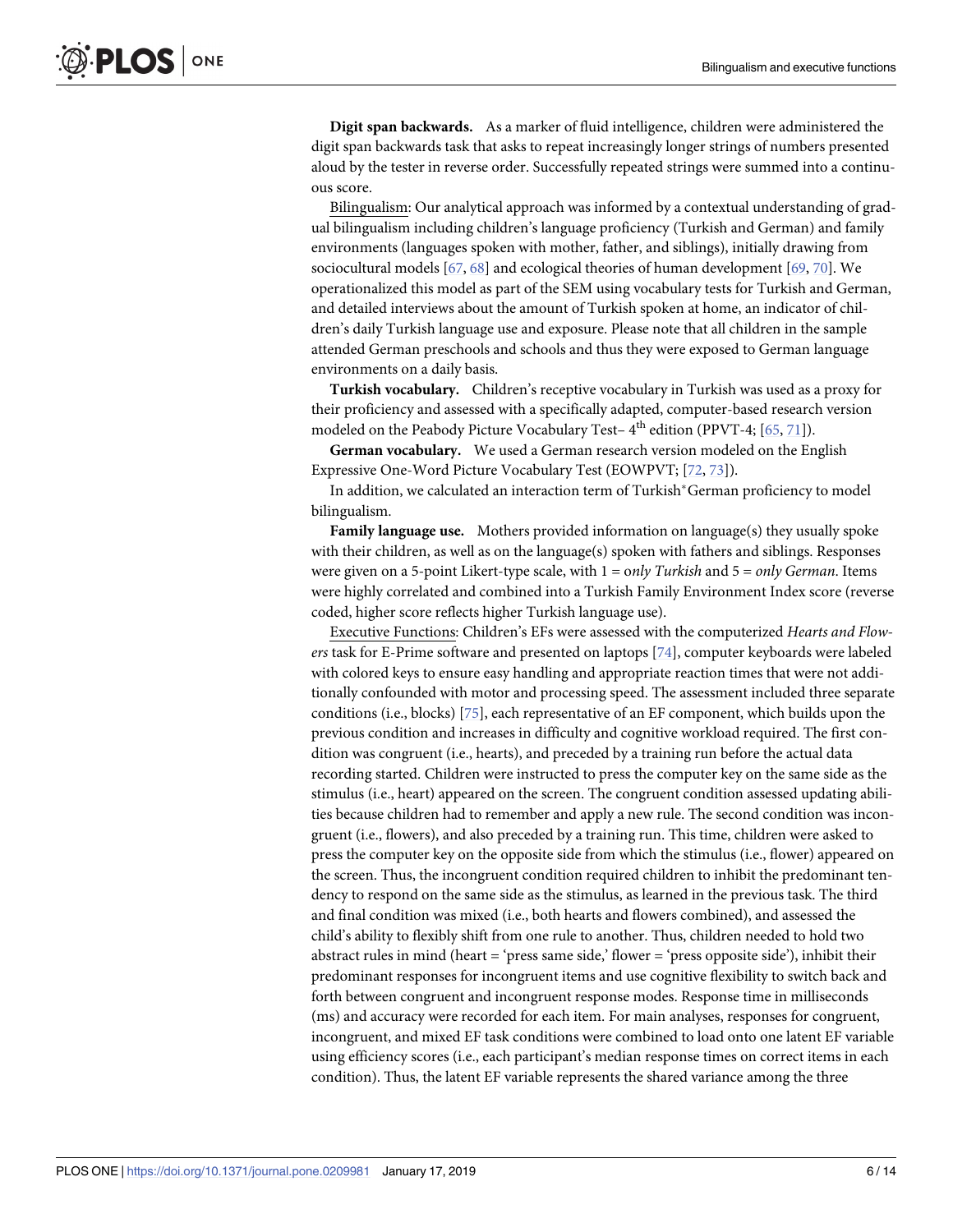<span id="page-7-0"></span>observed, manifest variables, congruent, incongruent, and mixed, respectively. Please note that for our outcome variables, lower scores, i.e., reaction times, indicate better EF scores.

#### **Statistical analyses**

Analyses were performed in SPSS 24 and AMOS 24. Two-sided significance levels were set to 5%. All continuous scores were z-standardized and analyses controlled for child gender, age, and parents' level of education, digit span backwards was added as a mediator. We estimated two structural equation models. In model 1, Turkish immigrant and monolingual German children's executive functions were compared. In model 2, only Turkish immigrant children were included, and the extent of their specific bilingual environments and abilities was estimated.

#### **Results**

[Table](#page-5-0) 1 provides demographic information about the Turkish immigrant and German participants.

In SEM Model 1, Turkish immigrant and monolingual German children's executive functions were compared. Parental education was not related to EF abilities and was removed from the model for reasons of parsimony and statistical fit. While model fit was acceptable ( $\chi^2$  = 27.49(*df* = 13), *p* = .004, *CFI* = .983, *RMSEA* = .067, with 66% of variance explained in EF (*R2* )), path estimates showed that Turkish immigrant and German children's EF skills did not significantly differ ( $\beta$  = -.07,  $p$  = .055), after controlling for child gender and age [\(Fig](#page-8-0) 1). Turkish immigrant children had lower digit span backwards scores than their German peers (*ß* = -.10, *p* = .043), while higher digit span backwards scores were associated with better EF abilities in both groups ( $\beta$  = -.10,  $p$  = .020; i.e., lower efficiency scores).

In Model 2, only Turkish immigrant children were included, and their specific bilingual environments and proficiency were included to test if higher levels of Turkish and German vocabulary knowledge, as well as higher exposure to Turkish at home, were associated with better EF skills. As before, parental education was not related to EF abilities and was removed from the model. In addition, in light of the smaller sample size in this second model, digit span backwards scores were removed from the model, for reasons of parsimony and since their effects were not part of the main hypotheses [\(Fig](#page-8-0) 2). While both gender ( $\beta = .20$ ,  $p < .001$ ) and age ( $\beta$  = -.77,  $p$  < .001) significantly predicted children's EF abilities, neither Turkish ( $\beta$  = -.04,  $p = .374$ ) nor German ( $\beta = .01$ ,  $p = .838$ ) language proficiency nor the amount of Turkish spoken at home ( $\beta$  = .03,  $p$  = -.593) predicted EF. Moreover, we also tried to include an interaction term of Turkish\*German proficiency to model bilingualism, but this term was not significant and reduced model fit. We thus excluded it for reasons of statistical parsimony. Despite the hypothesis-driven inclusion of non-significant paths in the specified model, fit values were acceptable:  $\chi^2$  = 33.11 (*df* = 18), *p* = .016, *CFI* = .975, *RMSEA* = .060, with 64% of variance explained in EF  $(R^2)$ .

Finally, we removed all language indicators from the SEM to validate our findings, included both Turkish and German participants ( $N = 337$ ), and obtained excellent model fit values ( $\chi^2$  $= 2.15(df = 5)$ ,  $p = .828$ , *CFI* = 1.00, *RMSEA* = .00, 65% variance explained in EF (*R*<sup>2</sup>)).

#### **Discussion**

Our results support the growing number of scientifically rigorous studies that have failed to replicate the bilingual EF advantage [\[6,](#page-11-0) [7](#page-11-0), [50](#page-13-0)]. The current SEM analyses on large samples of 5 to 15 years old participants do not show a significant bilingual advantage among Turkish immigrant or German children's EFs. Further, neither language proficiency in Turkish and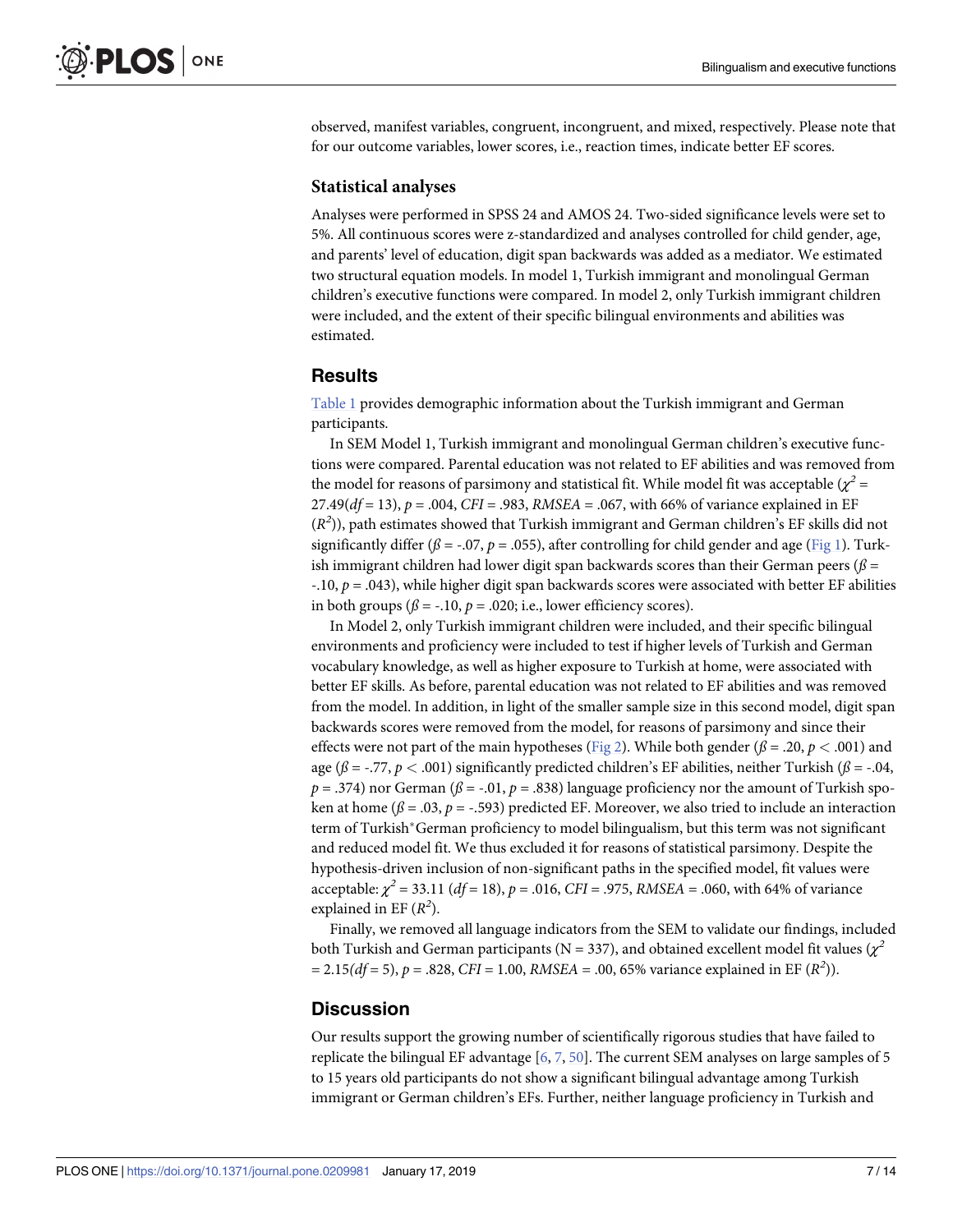<span id="page-8-0"></span>



[Fig](#page-7-0) 1. Structural equation model 1 (SEM) of Turkish immigrant and German monolingual, non-immigrant children's (N = 337) executive functions. Please note: for simplicity, error terms are not shown.

<https://doi.org/10.1371/journal.pone.0209981.g001>



[Fig](#page-7-0) 2. Structural equation model 2 testing effects of Turkish immigrant children's ( $N = 242$ ) bilingual language environment and proficiency on executive **functions.** Please note: for simplicity, error terms are not shown.

<https://doi.org/10.1371/journal.pone.0209981.g002>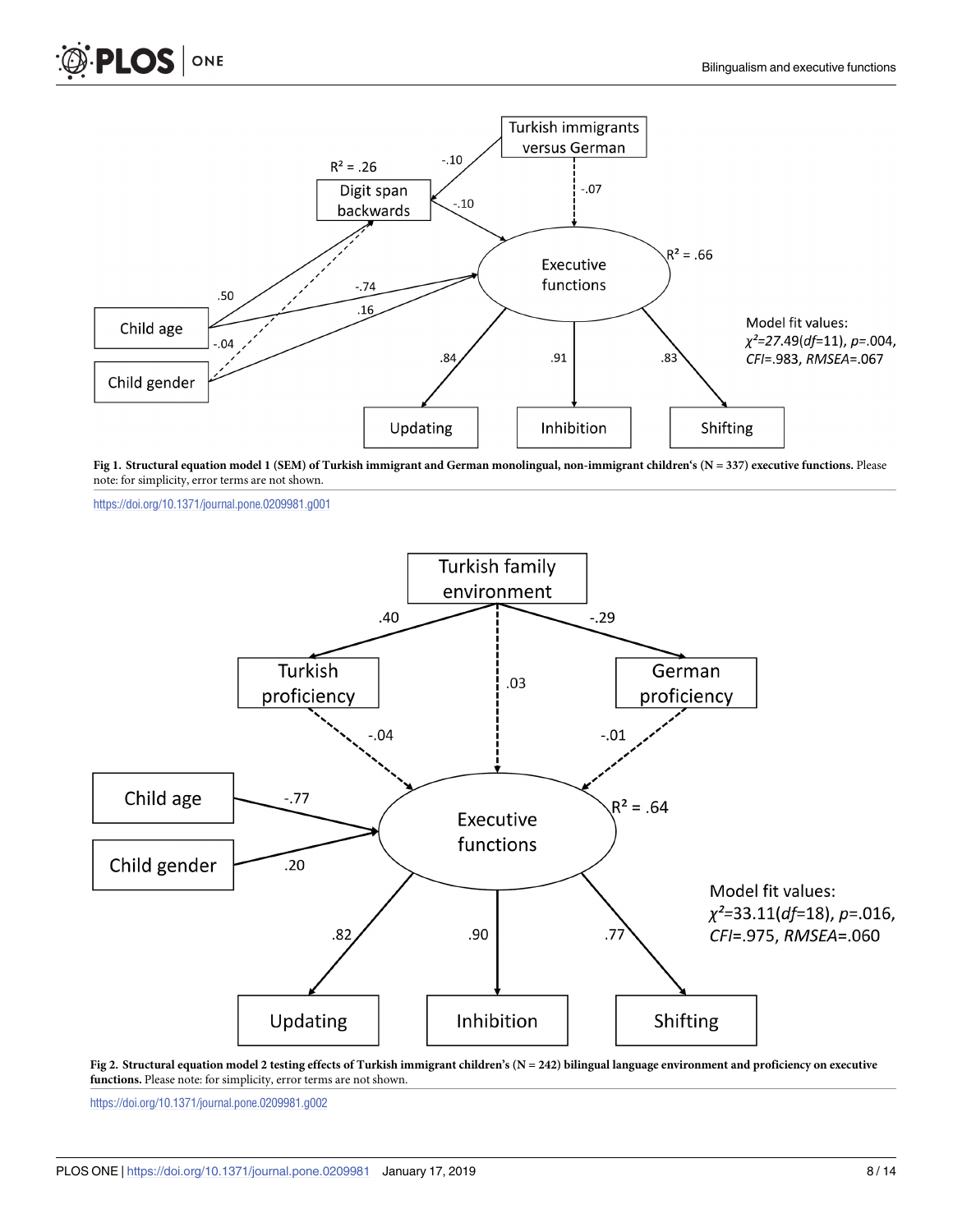<span id="page-9-0"></span>German nor the Turkish family environment resulted in a significant association with immigrant children's EF. In our models, child age and gender were the only variables that predicted EF. In both models, we also controlled for parents' educational backgrounds, but we found no evidence of parents' education being connected to children's EF. While the lack of a significant effect of parents' education as a proxy for the socio-economic status in our analyses was surprising [[45](#page-13-0)], we excluded the variable from the final models for statistical reasons. It is well known in the cross-cultural literature that immigrants' levels of completed education does not necessarily reflect their actual academic abilities, because they may not have had sufficient access to education in their home countries, and because their academic careers may have been disrupted by the migration process [\[68,](#page-14-0) [76,](#page-14-0) [77\]](#page-14-0). Thus, the effect of parents' education on their children's EF abilities may have been lower than in other non-immigrant samples in the general EF and cognitive development literature [[18](#page-11-0), [78](#page-14-0)]. This suggests that for this immigrant sample educational background may be less closely associated with EF than usually found.

In addition, the inconsistent use of different tests methods and various selections of EF components as outcome variables, such as assessing only inhibition or shifting, or assessing only accuracy without timing, or reaction times on both correct and wrong items, hinder proper comparisons between studies. The use of different test task constellations and environmental conditions also needs to be viewed in the context of nuanced differences between scientific fields with regard to their understandings of (a) the construct of EF and (b) the bilingual advantage [\[35\]](#page-12-0).

In the present study, EFs were assessed via test items tapping into updating, inhibition, and shifting that were combined into a latent variable construct. While each of these components can be viewed as requiring unique cognitive skills that may independently profit from bilingual abilities and enable better everyday functioning, they can hardly be assessed independently of each other (i.e., task impurity) and are indeed highly correlated. The high loadings of each test component onto the latent variable EF, and the excellent fit values of the final, reduced model that mainly reflect the fit of the confirmatory factor analysis (CFA) for EF, are proof of our approach's validity and reliability.

Higher fluid intelligence (i.e., digit span backwards) scores were associated with better EF abilities. Interestingly, while Turkish immigrant children had lower digit span scores, there was a simultaneous non-significant trend towards better EF scores, compared to their German peers. Although our results failed to replicate a bilingual advantage for EF, these trends suggest that there is merit in further investigating the neurodevelopmental mechanisms underlying potential bilingual advantages across specific cognitive functions.

Although our findings add to recent studies that have failed to replicate the bilingual advantage for EF, potential other benefits of being competent in more than one language should continue to be investigated in future studies. From a pedagogical viewpoint, it is also important to understand under which circumstances participants have acquired (i.e., family languages or immersion through migration or school) or learned (i.e., foreign language classes) spoken language, and how they developed their reading and writing skills [[79](#page-14-0)]. Acquiring a language in an informal environment, for example, will help develop basic interpersonal communication skills (BICS), while it may not foster higher-level literacy skills that include cognitive academic language proficiency (CALP).

Our results are based on a large sample of Turkish immigrant children, however, it may be argued that merely considering *p* values when interpreting statistical results is not sufficient, partly because statistical significance is highly correlated with sample size. This is why we applied SEM and considered a number of additional model fit values. Moreover, the risk for false-positive as well as false-negative findings generally decreases with increased sample sizes,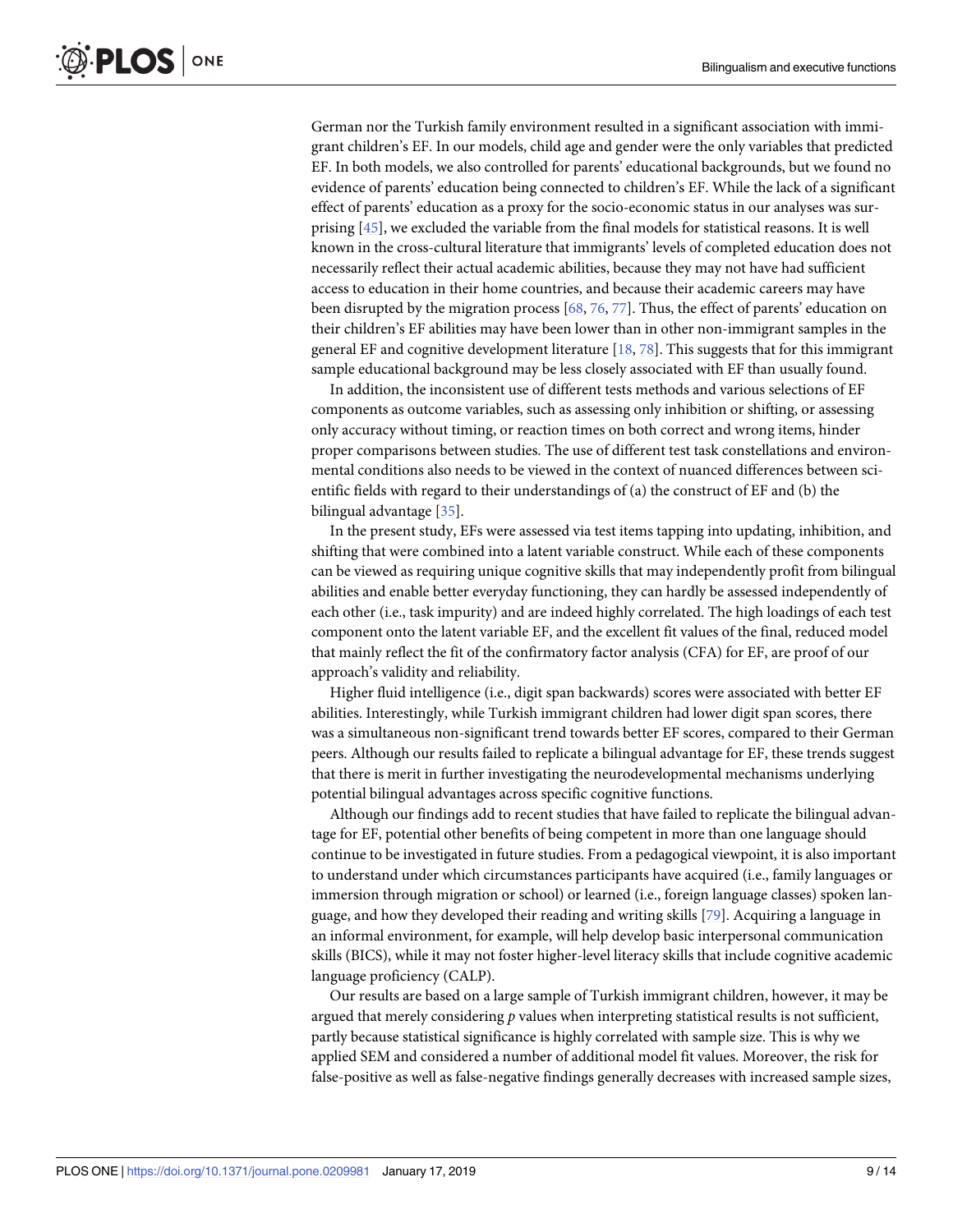<span id="page-10-0"></span>while we have investigated the size of a contextualized gradual effect of bilingualism on EF performance.

We acknowledge that our approach to modeling children's bilingualism, including their language proficiency and language environments, merely represents a simplified account of the actual daily interactions and exposures that shape their bilingual skills and identities. Nevertheless, we chose this approach over just grouping children into bilingual versus monolingual. Further, a limitation in the present study and in the field, in general, is the lack of accounting for effects of biliteracy when considering bilingualism. Research on the acquisition of languages, for example, has shown that the ability to read and write in one's L1 and L2 positively impacts learning or acquiring an additional language [80-82]. Developing biliteracy requires a certain level of deliberate language planning by parents and circumstances under which the immigrant or non-majority language is offered through school or community-based courses. While assessing these skills is time-consuming, the potential of these written bilingual abilities should not be underestimated [\[80\]](#page-14-0), particularly in the context of explaining potential cognitive benefits from being bilingual or biliterate.

#### **Conclusion**

Taken together, our findings add strong support to recently accumulating evidence that the bilingual advantage cannot be replicated. Our sophisticated analyses on a large sample did not show any effects of immigrant or bilingual background on EF. Previous studies that claimed significant bilingual advantages on EF may have over-estimated group differences, potentially due to false-positive findings, sampling bias, or failure to control for confounders. Large, welldesigned, objective and rigorous studies that assess specific aspects of bilingualism in the context of demographic and environmental characteristics are needed to inform the ongoing scientific debate. Nevertheless, the ability to speak two languages without a doubt has the potential for significant advantages for individuals and societies, reaching far beyond the linguistic realm.

#### **Author Contributions**

**Conceptualization:** Nils Jaekel, Julia Jaekel, Birgit Leyendecker. **Data curation:** Jessica Willard. **Formal analysis:** Nils Jaekel, Julia Jaekel. **Funding acquisition:** Birgit Leyendecker. **Investigation:** Julia Jaekel, Birgit Leyendecker. **Methodology:** Nils Jaekel, Julia Jaekel, Jessica Willard, Birgit Leyendecker. **Project administration:** Julia Jaekel, Birgit Leyendecker. **Resources:** Birgit Leyendecker. **Supervision:** Julia Jaekel, Birgit Leyendecker. **Visualization:** Nils Jaekel. **Writing – original draft:** Nils Jaekel. **Writing – review & editing:** Julia Jaekel, Jessica Willard, Birgit Leyendecker.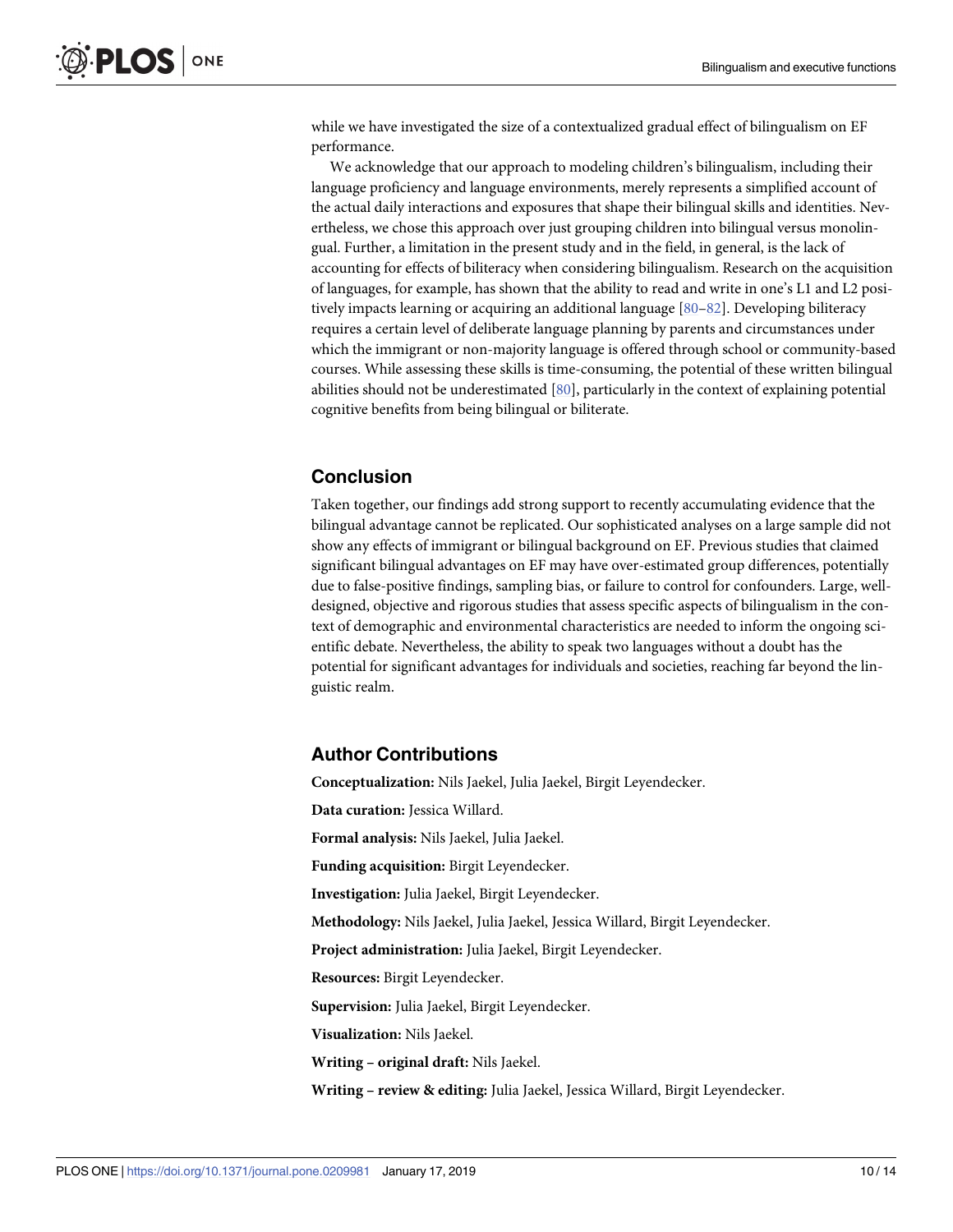#### <span id="page-11-0"></span>**References**

- **[1](#page-1-0).** Bialystok E, Craik FIM, Klein R, Viswanathan M. Bilingualism, aging, and cognitive control: Evidence from the Simon task. Psychol Aging 2004; 19(2):290–303. <https://doi.org/10.1037/0882-7974.19.2.290> PMID: [15222822](http://www.ncbi.nlm.nih.gov/pubmed/15222822)
- **[2](#page-1-0).** Bialystok E. Bilingualism and the Development of Executive Function: The Role of Attention. Child Dev Perspect 2015; 9(2):117–21. <https://doi.org/10.1111/cdep.12116> PMID: [26019718](http://www.ncbi.nlm.nih.gov/pubmed/26019718)
- **[3](#page-1-0).** Hilchey MO, Saint-Aubin J, Klein RM. Does bilingual exercise enhance cognitive fitness in traditional non-linguistic executive processing tasks? In: Schwieter JW, editor. The Cambridge Handbook of Bilingual Processing. Cambridge: Cambridge University Press; 2015. p. 586–613.
- **[4](#page-1-0).** Pelham SD, Abrams L. Cognitive advantages and disadvantages in early and late bilinguals. J Exp Psychol Learn Mem Cogn 2014; 40(2):313–25. <https://doi.org/10.1037/a0035224> PMID: [24294916](http://www.ncbi.nlm.nih.gov/pubmed/24294916)
- **[5](#page-1-0).** Paap KR, Greenberg ZI. There is no coherent evidence for a bilingual advantage in executive processing. Cogn Psychol 2013; 66(2):232–58. <https://doi.org/10.1016/j.cogpsych.2012.12.002> PMID: [23370226](http://www.ncbi.nlm.nih.gov/pubmed/23370226)
- **[6](#page-1-0).** Kirk NW, Fiala L, Scott-Brown KC, Kempe V. No evidence for reduced Simon cost in elderly bilinguals and bidialectals. J Cogn Psychol (Hove) 2014; 26(6):640–8. [https://doi.org/10.1080/20445911.2014.](https://doi.org/10.1080/20445911.2014.929580) [929580](https://doi.org/10.1080/20445911.2014.929580) PMID: [25264481](http://www.ncbi.nlm.nih.gov/pubmed/25264481)
- **[7](#page-1-0).** Kousaie S, Phillips NA. Ageing and bilingualism: Absence of a "bilingual advantage" in stroop interference in a nonimmigrant sample. Q J Exp Psychol (Hove) 2012; 65(2):356–69. [https://doi.org/10.1080/](https://doi.org/10.1080/17470218.2011.604788) [17470218.2011.604788](https://doi.org/10.1080/17470218.2011.604788) PMID: [21936646](http://www.ncbi.nlm.nih.gov/pubmed/21936646)
- **[8](#page-3-0).** Morton JB, Harper SN. What did Simon say? Revisiting the bilingual advantage. Dev Sci 2007; 10 (6):719–26. <https://doi.org/10.1111/j.1467-7687.2007.00623.x> PMID: [17973787](http://www.ncbi.nlm.nih.gov/pubmed/17973787)
- **[9](#page-1-0).** von Bastian CC, Souza AS, Gade M. No evidence for bilingual cognitive advantages: A test of four hypotheses. J Exp Psychol Gen 2016; 145(2):246–58. <https://doi.org/10.1037/xge0000120> PMID: [26523426](http://www.ncbi.nlm.nih.gov/pubmed/26523426)
- **[10](#page-1-0).** Diamond A. Executive functions. Annu Rev Psychol 2013; 64:135–68. [https://doi.org/10.1146/](https://doi.org/10.1146/annurev-psych-113011-143750) [annurev-psych-113011-143750](https://doi.org/10.1146/annurev-psych-113011-143750) PMID: [23020641](http://www.ncbi.nlm.nih.gov/pubmed/23020641)
- **[11](#page-1-0).** Garon N, Bryson SE, Smith IM. Executive function in preschoolers: A review using an integrative framework. Psychol Bull 2008; 134(1):31–60. <https://doi.org/10.1037/0033-2909.134.1.31> PMID: [18193994](http://www.ncbi.nlm.nih.gov/pubmed/18193994)
- **[12](#page-2-0).** Best JR, Miller PH, Naglieri JA. Relations between Executive Function and Academic Achievement from Ages 5 to 17 in a Large, Representative National Sample. Learn Individ Differ 2011; 21(4):327– 36. <https://doi.org/10.1016/j.lindif.2011.01.007> PMID: [21845021](http://www.ncbi.nlm.nih.gov/pubmed/21845021)
- **[13](#page-2-0).** Bull R, Espy KA, Wiebe SA. Short-term memory, working memory, and executive functioning in preschoolers: Longitudinal predictors of mathematical achievement at age 7 years. Dev Neuropsychol 2008; 33(3):205–28. <https://doi.org/10.1080/87565640801982312> PMID: [18473197](http://www.ncbi.nlm.nih.gov/pubmed/18473197)
- **[14](#page-2-0).** Moffitt TE, Arseneault L, Belsky D, Dickson N, Hancox RJ, Harrington H et al. A gradient of childhood self-control predicts health, wealth, and public safety. Proc Natl Acad Sci U S A 2011; 108(7):2693–8. <https://doi.org/10.1073/pnas.1010076108> PMID: [21262822](http://www.ncbi.nlm.nih.gov/pubmed/21262822)
- **[15](#page-2-0).** Jurado MB, Rosselli M. The elusive nature of executive functions: A review of our current understanding. Neuropsychol Rev 2007; 17(3):213–33. <https://doi.org/10.1007/s11065-007-9040-z> PMID: [17786559](http://www.ncbi.nlm.nih.gov/pubmed/17786559)
- **[16](#page-2-0).** Friedman NP, Miyake A, Young SE, Defries JC, Corley RP, Hewitt JK. Individual differences in executive functions are almost entirely genetic in origin. J Exp Psychol Gen 2008; 137(2):201–25. [https://doi.](https://doi.org/10.1037/0096-3445.137.2.201) [org/10.1037/0096-3445.137.2.201](https://doi.org/10.1037/0096-3445.137.2.201) PMID: [18473654](http://www.ncbi.nlm.nih.gov/pubmed/18473654)
- **[17](#page-2-0).** Braver TS, Cole MW, Yarkoni T. Vive les differences! Individual variation in neural mechanisms of executive control. Curr Opin Neurobiol 2010; 20(2):242–50. <https://doi.org/10.1016/j.conb.2010.03.002> PMID: [20381337](http://www.ncbi.nlm.nih.gov/pubmed/20381337)
- **[18](#page-2-0).** Hughes C. Changes and challenges in 20 years of research into the development of executive functions. Inf. Child Develop. 2011; 20(3):251–71. <https://doi.org/10.1002/icd.736>
- **[19](#page-2-0).** Farah MJ, Shera DM, Savage JH, Betancourt L, Giannetta JM, Brodsky NL et al. Childhood poverty: Specific associations with neurocognitive development. Brain Res 2006; 1110(1):166–74. [https://doi.](https://doi.org/10.1016/j.brainres.2006.06.072) [org/10.1016/j.brainres.2006.06.072](https://doi.org/10.1016/j.brainres.2006.06.072) PMID: [16879809](http://www.ncbi.nlm.nih.gov/pubmed/16879809)
- **20.** Gagne JR, Saudino KJ. Wait for it! A twin study of inhibitory control in early childhood. Behav Genet 2010; 40(3):327–37. <https://doi.org/10.1007/s10519-009-9316-6> PMID: [19936910](http://www.ncbi.nlm.nih.gov/pubmed/19936910)
- **21.** Noble KG, Houston SM, Kan E, Sowell ER. Neural correlates of socioeconomic status in the developing human brain. Dev Sci 2012; 15(4):516-27. <https://doi.org/10.1111/j.1467-7687.2012.01147.x> PMID: [22709401](http://www.ncbi.nlm.nih.gov/pubmed/22709401)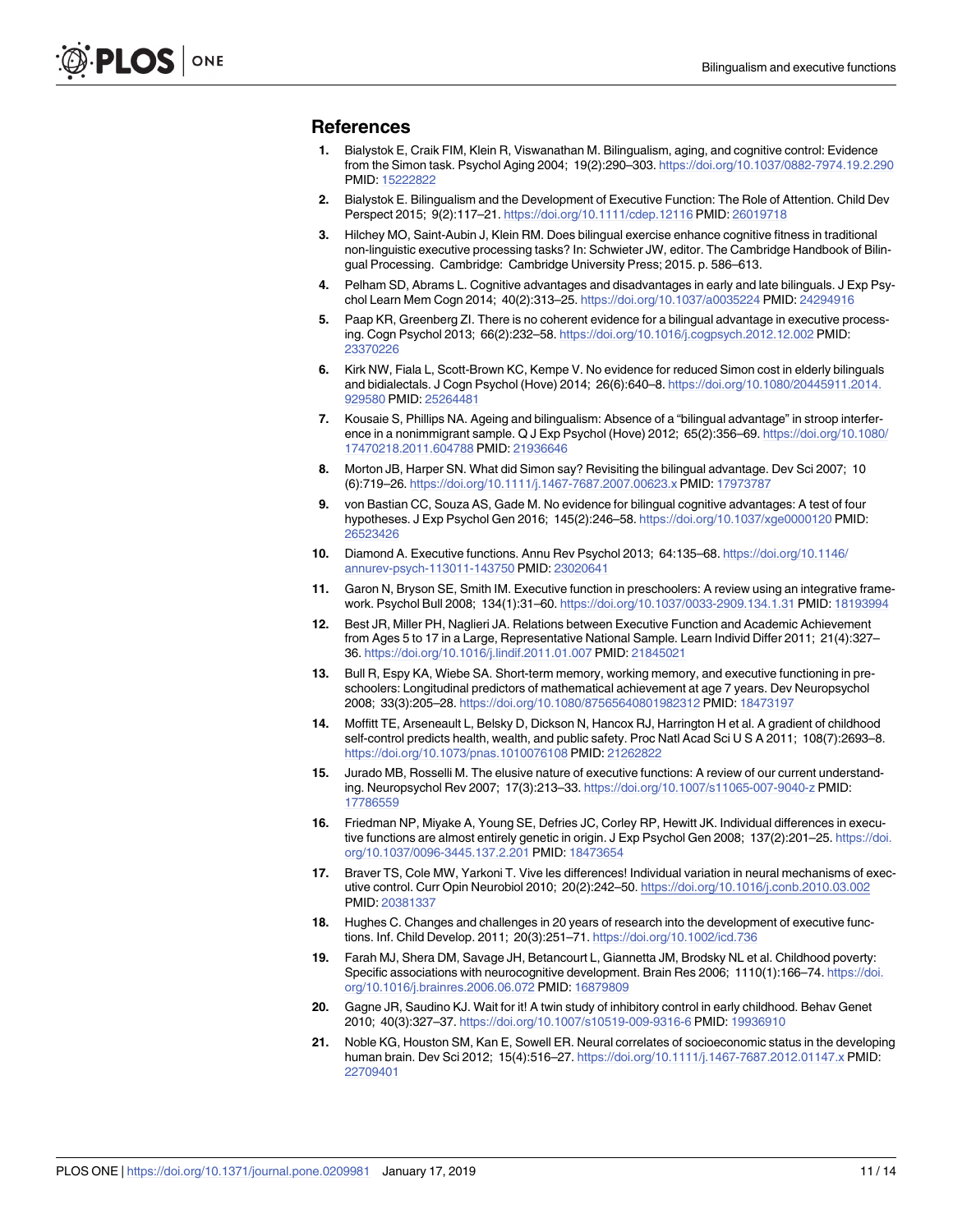- <span id="page-12-0"></span>**22.** Polderman TJC, Huizink AC, Verhulst FC, van Beijsterveldt CEM, Boomsma DI, Bartels M. A genetic study on attention problems and academic skills: Results of a longitudinal study in twins. J Can Acad Child Adolesc Psychiatry 2011; 20(1):22–34. PMID: [21286366](http://www.ncbi.nlm.nih.gov/pubmed/21286366)
- **[23](#page-2-0).** Rueda MR, Rothbart MK, McCandliss BD, Saccomanno L, Posner MI. Training, maturation, and genetic influences on the development of executive attention. Proc Natl Acad Sci U S A 2005; 102(41):14931– 6. <https://doi.org/10.1073/pnas.0506897102> PMID: [16192352](http://www.ncbi.nlm.nih.gov/pubmed/16192352)
- **[24](#page-2-0).** Miyake A, Friedman NP. The Nature and Organization of Individual Differences in Executive Functions: Four General Conclusions. Curr Dir Psychol Sci 2012; 21(1):8–14. [https://doi.org/10.1177/](https://doi.org/10.1177/0963721411429458) [0963721411429458](https://doi.org/10.1177/0963721411429458) PMID: [22773897](http://www.ncbi.nlm.nih.gov/pubmed/22773897)
- **[25](#page-2-0).** Zelazo PD, Blair CB, Willoughby MT. Executive Function: Implications for Education. Washington, DC: National Center for Education Research, Institute of Education Sciences; 2016 [cited 2018 Sep 18]. URL: [https://ies.ed.gov/ncer/pubs/20172000/.](https://ies.ed.gov/ncer/pubs/20172000/)
- **[26](#page-2-0).** Zelazo PD. Executive function: Reflection, iterative reprocessing, complexity, and the developing brain. Developmental Review 2015; 38:55–68. <https://doi.org/10.1016/j.dr.2015.07.001>
- **27.** Blair C, Raver CC. School readiness and self-regulation: a developmental psychobiological approach. Annu Rev Psychol 2015; 66:711–31. <https://doi.org/10.1146/annurev-psych-010814-015221> PMID: [25148852](http://www.ncbi.nlm.nih.gov/pubmed/25148852)
- **[28](#page-2-0).** Buss AT, Spencer JP. The emergent executive: a dynamic field theory of the development of executive function. Monogr Soc Res Child Dev 2014; 79(2):vii, 1–103. <https://doi.org/10.1002/mono.12096> PMID: [24818836](http://www.ncbi.nlm.nih.gov/pubmed/24818836)
- **[29](#page-2-0).** Costa A, Santesteban M. Lexical access in bilingual speech production: Evidence from language switching in highly proficient bilinguals and L2 learners. Journal of Memory and Language 2004; 50 (4):491–511. <https://doi.org/10.1016/j.jml.2004.02.002>
- **[30](#page-2-0).** Hernández M, Costa A, Fuentes LJ, Vivas ABNA, Sebastián-Gallés N. The impact of bilingualism on the executive control and orienting networks of attention. Bilingualism 2010; 13(03):315–25. [https://doi.](https://doi.org/10.1017/S1366728909990010) [org/10.1017/S1366728909990010](https://doi.org/10.1017/S1366728909990010)
- **[31](#page-2-0).** Jaekel J, Baumann N, Wolke D. Effects of gestational age at birth on cognitive performance: a function of cognitive workload demands. PLoS ONE 2013; 8(5):e65219. [https://doi.org/10.1371/journal.pone.](https://doi.org/10.1371/journal.pone.0065219) [0065219](https://doi.org/10.1371/journal.pone.0065219) PMID: [23717694](http://www.ncbi.nlm.nih.gov/pubmed/23717694)
- **[32](#page-2-0).** Just MA, Varma S. The organization of thinking: What functional brain imaging reveals about the neuroarchitecture of complex cognition. Cognitive, Affective, & Behavioral Neuroscience 2007; 7(3):153– 91. <https://doi.org/10.3758/cabn.7.3.153>
- **[33](#page-2-0).** Green DW. Mental control of the bilingual lexico-semantic system. Bilingualism 1998; 1(02):67. [https://](https://doi.org/10.1017/S1366728998000133) [doi.org/10.1017/S1366728998000133](https://doi.org/10.1017/S1366728998000133)
- **[34](#page-2-0).** van Heuven WJB, Schriefers H, Dijkstra T, Hagoort P. Language conflict in the bilingual brain. Cereb Cortex 2008; 18(11):2706–16. <https://doi.org/10.1093/cercor/bhn030> PMID: [18424776](http://www.ncbi.nlm.nih.gov/pubmed/18424776)
- **[35](#page-2-0).** Hilchey MD, Klein RM. Are there bilingual advantages on nonlinguistic interference tasks? Implications for the plasticity of executive control processes. Psychon Bull Rev 2011; 18(4):625–58. [https://doi.org/](https://doi.org/10.3758/s13423-011-0116-7) [10.3758/s13423-011-0116-7](https://doi.org/10.3758/s13423-011-0116-7) PMID: [21674283](http://www.ncbi.nlm.nih.gov/pubmed/21674283)
- **[36](#page-2-0).** Ashcraft MH, Klein RM. Cognition. Canadian ed. Toronto: Pearson Canada; 2009.
- **[37](#page-2-0).** Bialystok E. Bilingualism in development: Language, literacy, and cognition. Cambridge: Cambridge University Press; 2001.
- **[38](#page-2-0).** Bialystok E, Craik FIM, Luk G. Bilingualism: Consequences for mind and brain. Trends Cogn Sci (Regul Ed) 2012; 16(4):240–50. <https://doi.org/10.1016/j.tics.2012.03.001> PMID: [22464592](http://www.ncbi.nlm.nih.gov/pubmed/22464592)
- **[39](#page-3-0).** Bialystok E. Cognitive Complexity and Attentional Control in the Bilingual Mind. Child Dev 1999; 70 (3):636–44. <https://doi.org/10.1111/1467-8624.00046>
- **40.** Bialystok E, Martin MM. Attention and inhibition in bilingual children: Evidence from the dimensional change card sort task. Dev Sci 2004; 7(3):325–39. <https://doi.org/10.1111/j.1467-7687.2004.00351.x> PMID: [15595373](http://www.ncbi.nlm.nih.gov/pubmed/15595373)
- **41.** Poulin-Dubois D, Blaye A, Coutya J, Bialystok E. The effects of bilingualism on toddlers' executive functioning. J Exp Child Psychol 2011; 108(3):567–79. <https://doi.org/10.1016/j.jecp.2010.10.009> PMID: [21122877](http://www.ncbi.nlm.nih.gov/pubmed/21122877)
- **42.** Bialystok E. How does experience change cognition? Evaluating the evidence. Br J Psychol 2011; 102 (3):303–5; discussion 309–12. <https://doi.org/10.1111/j.2044-8295.2011.02008.x> PMID: [21751988](http://www.ncbi.nlm.nih.gov/pubmed/21751988)
- **[43](#page-3-0).** Filippi R, Morris J, Richardson FM, Bright P, Thomas MSC, Karmiloff-Smith A et al. Bilingual children show an advantage in controlling verbal interference during spoken language comprehension. Bilingualism 2015; 18(3):490–501. <https://doi.org/10.1017/S1366728914000686> PMID: [26146479](http://www.ncbi.nlm.nih.gov/pubmed/26146479)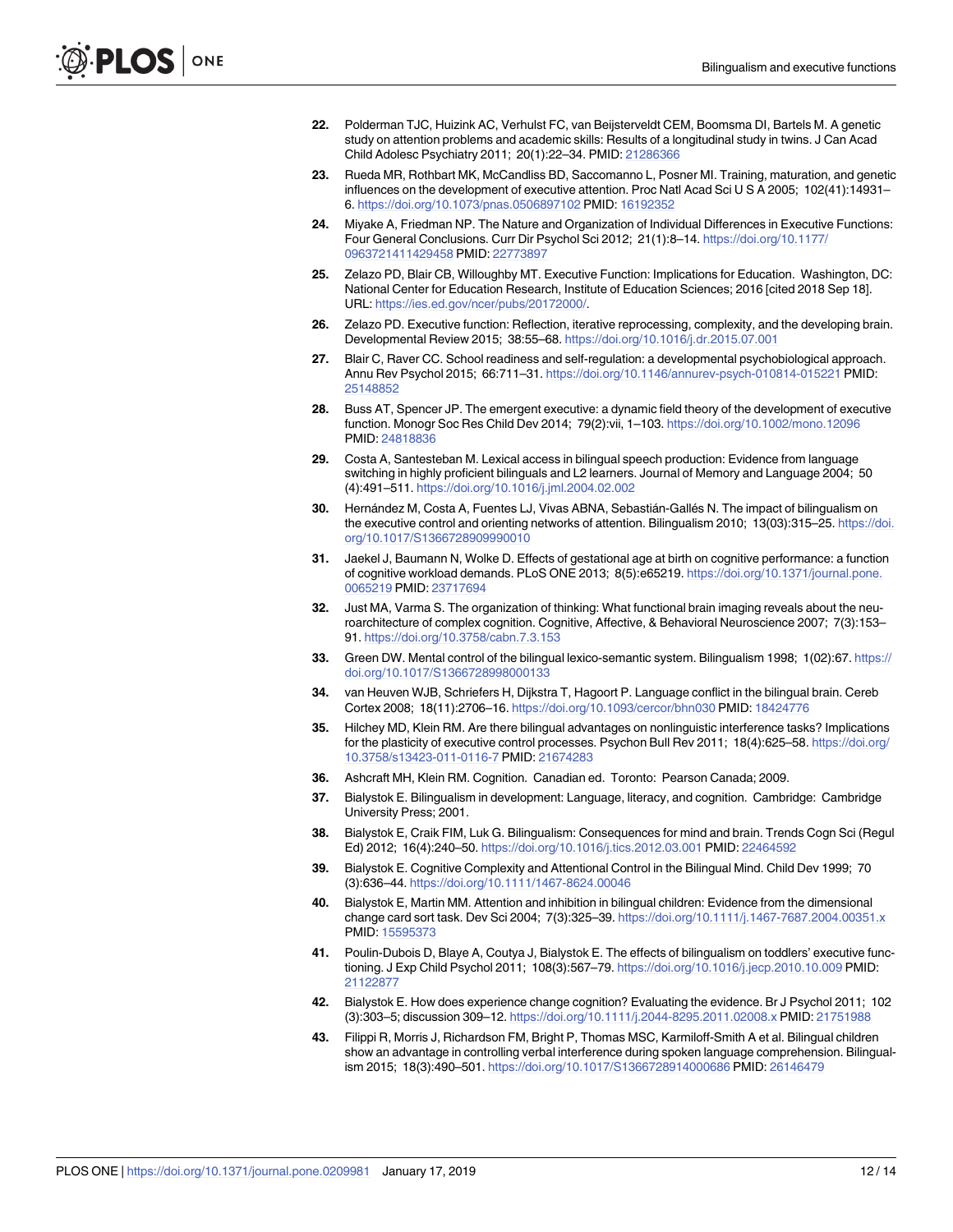- <span id="page-13-0"></span>**[44](#page-3-0).** Luk G, Anderson JAE, Craik FIM, Grady C, Bialystok E. Distinct neural correlates for two types of inhibition in bilinguals: Response inhibition versus interference suppression. Brain Cogn 2010; 74(3):347– 57. <https://doi.org/10.1016/j.bandc.2010.09.004> PMID: [20965635](http://www.ncbi.nlm.nih.gov/pubmed/20965635)
- **[45](#page-3-0).** Carlson SM, Meltzoff AN. Bilingual experience and executive functioning in young children. Dev Sci 2008; 11(2):282–98. <https://doi.org/10.1111/j.1467-7687.2008.00675.x> PMID: [18333982](http://www.ncbi.nlm.nih.gov/pubmed/18333982)
- **[46](#page-3-0).** Luk G, de Sa E, Bialystok E. Is there a relation between onset age of bilingualism and enhancement of cognitive control? Bilingualism 2011; 14(04):588–95. <https://doi.org/10.1017/S1366728911000010>
- **[47](#page-3-0).** Engel de Abreu PMJ, Cruz-Santos A, Tourinho CJ, Martin R, Bialystok E. Bilingualism enriches the poor: Enhanced cognitive control in low-income minority children. Psychol Sci 2012; 23(11):1364–71. <https://doi.org/10.1177/0956797612443836> PMID: [23044796](http://www.ncbi.nlm.nih.gov/pubmed/23044796)
- **[48](#page-3-0).** Ladas AI, Carroll DJ, Vivas AB. Attentional processes in low-socioeconomic status bilingual children: Are they modulated by the amount of bilingual experience? Child Dev 2015; 86(2):557–78. [https://doi.](https://doi.org/10.1111/cdev.12332) [org/10.1111/cdev.12332](https://doi.org/10.1111/cdev.12332) PMID: [25571905](http://www.ncbi.nlm.nih.gov/pubmed/25571905)
- **[49](#page-3-0).** Bialystok E, Viswanathan M. Components of executive control with advantages for bilingual children in two cultures. Cognition 2009; 112(3):494–500. <https://doi.org/10.1016/j.cognition.2009.06.014> PMID: [19615674](http://www.ncbi.nlm.nih.gov/pubmed/19615674)
- **[50](#page-3-0).** Paap KR, Johnson HA, Sawi O. Bilingual advantages in executive functioning either do not exist or are restricted to very specific and undetermined circumstances. Cortex 2015; 69:265–78. [https://doi.org/](https://doi.org/10.1016/j.cortex.2015.04.014) [10.1016/j.cortex.2015.04.014](https://doi.org/10.1016/j.cortex.2015.04.014) PMID: [26048659](http://www.ncbi.nlm.nih.gov/pubmed/26048659)
- **[51](#page-3-0).** Morton JB. Still waiting for real answers. Cortex 2015; 73:352–3. [https://doi.org/10.1016/j.cortex.2015.](https://doi.org/10.1016/j.cortex.2015.07.010) [07.010](https://doi.org/10.1016/j.cortex.2015.07.010) PMID: [26298268](http://www.ncbi.nlm.nih.gov/pubmed/26298268)
- **[52](#page-3-0).** Klein RM. On the belief that the cognitive exercise associated with the acquisition of a second language enhances extra-linguistic cognitive functions: Is "Type-I incompetence" at work here? Cortex 2015; 73:340–1. <https://doi.org/10.1016/j.cortex.2015.07.020> PMID: [26298267](http://www.ncbi.nlm.nih.gov/pubmed/26298267)
- **[53](#page-3-0).** Costa A, Hernández M, Sebastián-Gallés N. Bilingualism aids conflict resolution: evidence from the ANT task. Cognition 2008; 106(1):59–86. <https://doi.org/10.1016/j.cognition.2006.12.013> PMID: [17275801](http://www.ncbi.nlm.nih.gov/pubmed/17275801)
- **[54](#page-3-0).** Paap KR, Johnson HA, Sawi O. Are bilingual advantages dependent upon specific tasks or specific bilingual experiences? J Cogn Psychol (Hove) 2014; 26(6):615–39. [https://doi.org/10.1080/20445911.](https://doi.org/10.1080/20445911.2014.944914) [2014.944914](https://doi.org/10.1080/20445911.2014.944914)
- **[55](#page-3-0).** Costa A, Santesteban M, Ivanova I. How do highly proficient bilinguals control their lexicalization process? Inhibitory and language-specific selection mechanisms are both functional. J Exp Psychol Learn Mem Cogn 2006; 32(5):1057–74. <https://doi.org/10.1037/0278-7393.32.5.1057> PMID: [16938046](http://www.ncbi.nlm.nih.gov/pubmed/16938046)
- **[56](#page-3-0).** Antón E, Duñabeitia JA, Estévez A, Hernández JA, Castillo A, Fuentes LJ et al. Is there a bilingual advantage in the ANT task? Evidence from children. Front Psychol 2014; 5:398. [https://doi.org/10.](https://doi.org/10.3389/fpsyg.2014.00398) [3389/fpsyg.2014.00398](https://doi.org/10.3389/fpsyg.2014.00398) PMID: [24847298](http://www.ncbi.nlm.nih.gov/pubmed/24847298)
- **[57](#page-3-0).** Chen SH, Zhou Q, Uchikoshi Y, Bunge SA. Variations on the bilingual advantage? Links of Chinese and English proficiency to Chinese American children's self-regulation. Front Psychol 2014; 5:1069. <https://doi.org/10.3389/fpsyg.2014.01069> PMID: [25324795](http://www.ncbi.nlm.nih.gov/pubmed/25324795)
- **[58](#page-3-0).** Paap KR. The Bilingual Advantage Debate: Quantity and Quality of the Evidence. In: Schwieter JW, editor. The handbook of the neuroscience of multilingualism. First edition. Hoboken, NJ: Wiley-Blackwell; 2019. p. 701–35 [The handbook of childhood language].
- **[59](#page-4-0).** Blom E, Küntay AC, Messer M, Verhagen J, Leseman P. The benefits of being bilingual: Working memory in bilingual Turkish-Dutch children. J Exp Child Psychol 2014; 128:105–19. [https://doi.org/10.1016/](https://doi.org/10.1016/j.jecp.2014.06.007) [j.jecp.2014.06.007](https://doi.org/10.1016/j.jecp.2014.06.007) PMID: [25160938](http://www.ncbi.nlm.nih.gov/pubmed/25160938)
- **60.** Verhagen J, Mulder H, Leseman PPM. Effects of home language environment on inhibitory control in bilingual three-year-old children. Bilingualism 2017; 20(01):114–27. [https://doi.org/10.1017/](https://doi.org/10.1017/S1366728915000590) [S1366728915000590](https://doi.org/10.1017/S1366728915000590)
- **[61](#page-4-0).** Poarch GJ, van Hell JG. Executive functions and inhibitory control in multilingual children: evidence from second-language learners, bilinguals, and trilinguals. J Exp Child Psychol 2012; 113(4):535–51. <https://doi.org/10.1016/j.jecp.2012.06.013> PMID: [22892367](http://www.ncbi.nlm.nih.gov/pubmed/22892367)
- **[62](#page-4-0).** Hartanto A, Toh WX, Yang H. Bilingualism Narrows Socioeconomic Disparities in Executive Functions and Self-Regulatory Behaviors During Early Childhood: Evidence From the Early Childhood Longitudinal Study. Child Dev 2018. <https://doi.org/10.1111/cdev.13032> PMID: [29318589](http://www.ncbi.nlm.nih.gov/pubmed/29318589)
- **[63](#page-4-0).** de Bruin A, Della Sala S. The decline effect: How initially strong results tend to decrease over time. Cortex 2015; 73:375–7. <https://doi.org/10.1016/j.cortex.2015.05.025> PMID: [26093779](http://www.ncbi.nlm.nih.gov/pubmed/26093779)
- **[64](#page-5-0).** Jaekel J, Leyendecker B, Agache A. Family and Individual Factors Associated with Turkish Immigrant and German Children's and Adolescents' Mental Health. J Child Fam Stud 2015; 24(4):1097–105. <https://doi.org/10.1007/s10826-014-9918-3>